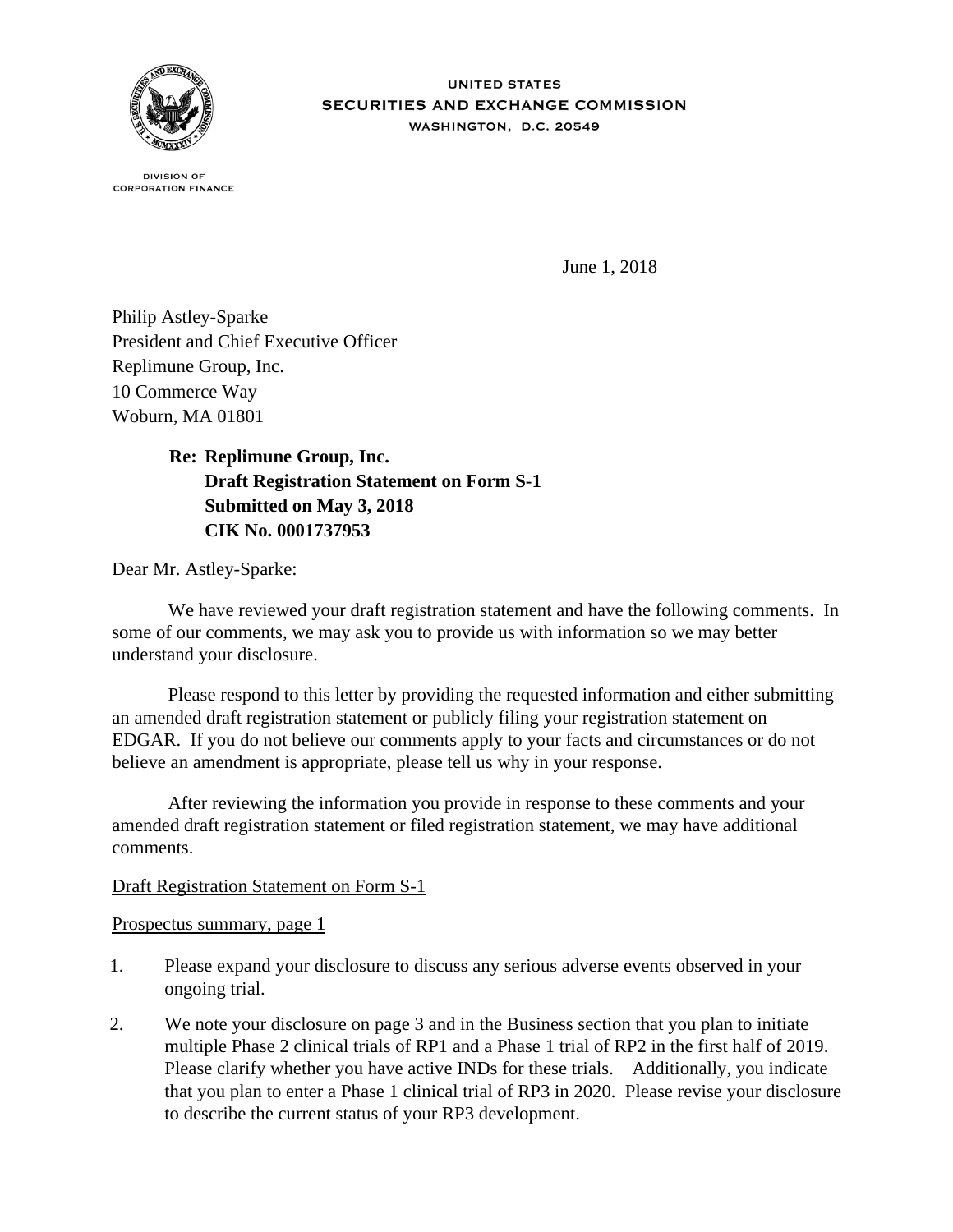FirstName LastNamePhilip Astley-Sparke Replimune Group, Inc. June 1, 2018 Page 2 Philip Astley-Sparke

## Our strategy, page 4

3. Given that it takes years to obtain regulatory approval for a product candidate, please explain your strategy of "rapidly advancing the development of and obtaining approval for your lead candidate.

## Risks affecting our business, page 4

4. Please add a bullet to disclose that your Phase 1/2 clinical trial of RP1 is on clinical hold with the FDA and may not commence at U.S. sites until you submit the results of a preclinical toxicology and biodistribution study with a longer follow-up period and the FDA provides you with clearance to proceed with the trial. Additionally, revise the description of this trial throughout your registration statement to clarify that the trial is currently on clinical hold, rather than stating that it is ongoing.

## Implications of being an emerging growth company, page 6

5. Please supplementally provide us with copies of all written communications, as defined in Rule 405 under the Securities Act, that you, or anyone authorized to do so on your behalf, present to potential investors in reliance on Section 5(d) of the Securities Act, whether or not they retain copies of the communications.

### Market data, page 69

6. Your statement in the last paragraph that you have not independently verified third party market and industry data and forecasts may imply an inappropriate disclaimer of responsibility with respect to the third party information. Please either delete the statement or specifically state that you are liable for such information.

### Use of Proceeds, page 70

7. You currently state that you expect the current proceeds, together with your cash and cash equivalents, to fund the development of RP1 through completion of the ongoing Phase 1/2 clinical trial. Additionally, you expect the proceeds to fund a clinical trial with RP1 in CSCC; ongoing development of RP2 and RP3 and capital expenditures associated with establishing, equipping and operating your planned manufacturing facility. Please clarify whether you expect the proceeds to be sufficient to complete these additional items. If you do not, please clarify the stages in development process you expect to complete with the proceeds and currently available cash.

Management's Discussion and Analysis of Financial Condition and Results of Operations Critical Accounting Policies and Significant Judgements and Estimates Stock-Based Compensation, page 93

8. Once you have an estimated offering price or range, please explain to us the reasons for any differences between the recent valuations of your common stock leading up to the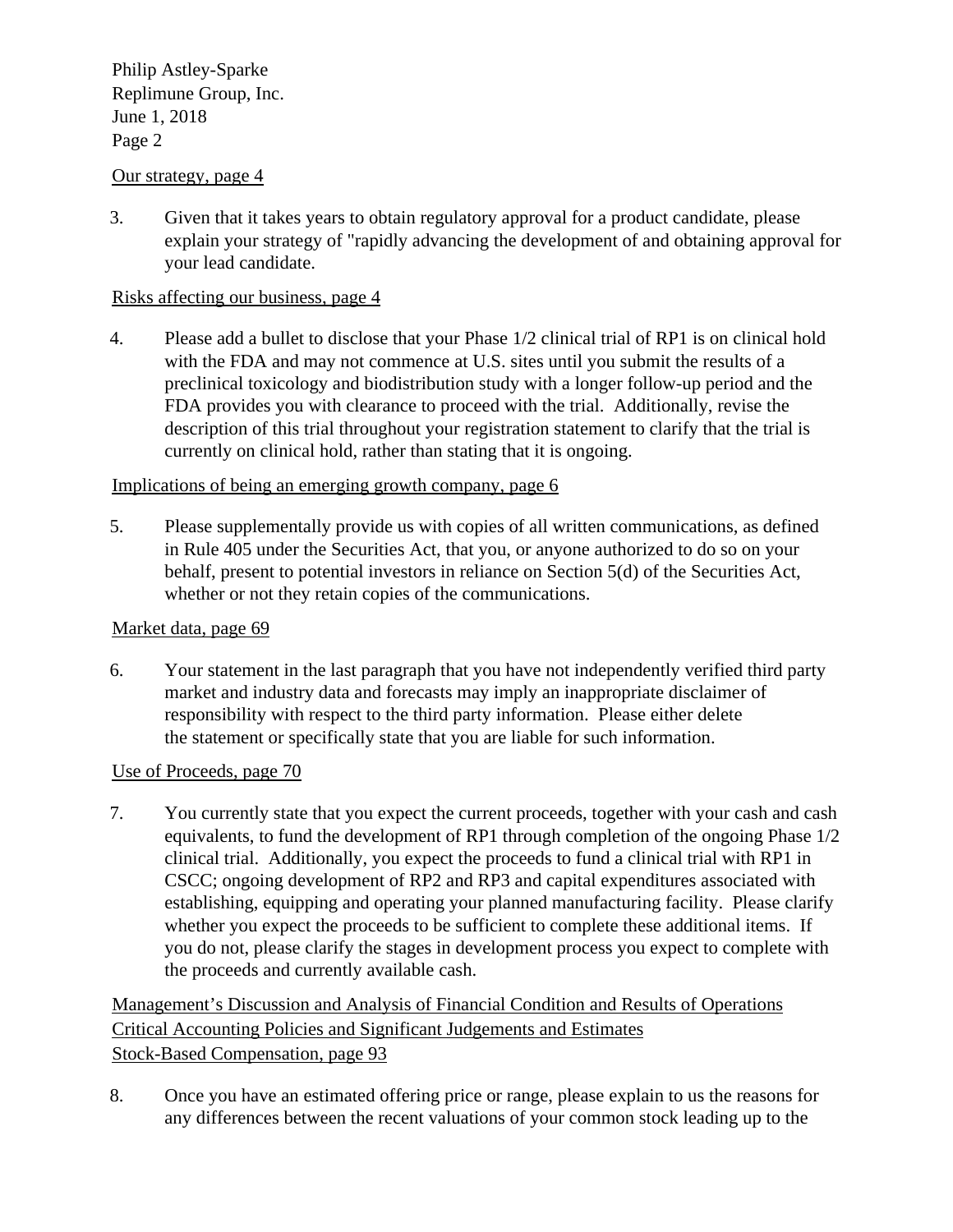# FirstName LastNamePhilip Astley-Sparke Replimune Group, Inc. June 1, 2018 Page 3 Philip Astley-Sparke

initial public offer and the estimated offering price. This information will help facilitate our review of your accounting for equity issuances including stock compensation and beneficial conversion features.

## Business, page 99

- 9. We note your disclosures reference "response rates" and "complete responses." Please revise your disclosure to explain what constitutes a "complete response" and how you determine the "response rate." Additionally, delete the reference to "primary efficacy" as efficacy is a determination that is within the sole authority of the FDA or equivalent foreign regulator. You should identify the primary endpoints and may indicate that you will be assessing the achievement of such endpoints.
- 10. Please revise your characterization of the Amgen clinical trial in melanoma patients to discuss the data from the trial, rather than drawing conclusions from the results.

## Our Immulytic platform, page 104

11. We reference your disclosure on page 107 on prior trial results, including trial results from T-Vec in combination with ipilimumab, which were "highly statistically significant." To provide context, please expand your disclosure to provide information regarding the trials, including the phase of the trials, the number of patients tested, duration of the trials, and endpoints, as well as an explanation of the term "statistically significant," and how it relates to the FDA's evidentiary standards of efficacy.

# Intellectual property, page 120

12. Please revise your disclosure to discuss the type of protection being sought in your applications (e.g., composition of matter, use).

### Manufacturing, page 122

- 13. Please revise your disclosure to discuss the material terms of your collaboration agreement with BristolMyers Squbb, including a description of each party's rights and obligations under your agreement, a quantification of any payment obligations, the contract term and any termination provisions. Please also file the agreement as an exhibit or provide us with an analysis supporting a determination that you are not required to file it as an exhibit. If your agreement is limited to BMS supplying you with nivolumab in exchange for payments for the materials, then please revise the disclosure throughout the registration statement to reference the agreement as a supply agreement, rather than a collaboration agreement.
- 14. We note your risk factor disclosure indicating that shortages of key raw materials may result in delays or the inability to meet demand. Please expand your disclosure to discuss the sources and availability of the raw materials for your product candidates, including the strain of virus you use. Refer to Item  $101(h)(4)(v)$  of Regulation S-K.